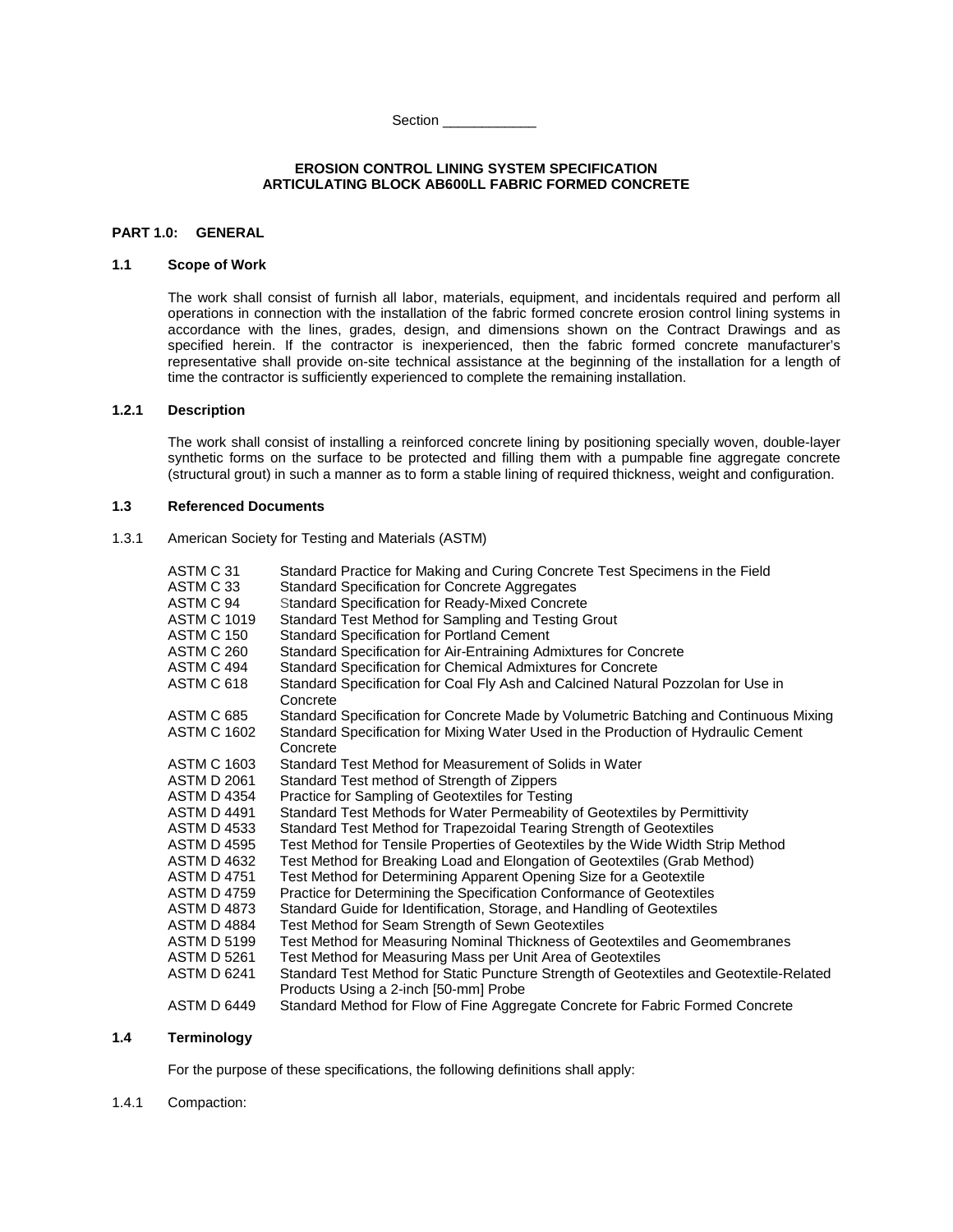The densification of a soil by means of mechanical manipulation.

1.4.2 Subgrade:

The ground surface usually specially prepared against which lining shall be placed. In cases where lining is to be retained the same shall be considered as subgrade.

1.4.3 Hydrotex™ Fabric Form:

The fabric forms are constructed of woven, double-layer synthetic fabric. HYDROTEX linings are installed by positioning fabric forms over the areas to be protected and then pumping, high-strength, fine aggregate concrete into the forms. The fabric forms can be placed and filled either underwater or in-the-dry. The highstrength, fine aggregate concrete is used in place of conventional concrete because of its pumpability, highstrength, impermeability, and absorption resistance.

1.4.4 Hydrotex™ Articulating Block (AB) Lining:

Hydrotex Articulating Block Linings consist of a series of compartments (blocks) linked by an interwoven perimeter and revetment cables. Ducts interconnect the compartments and high strength revetment cables are installed between and through the compartments and ducts. Once filled, the Articulating Block Linings become a mattress of pillow shaped, rectangular concrete blocks. The interwoven perimeters between the blocks serve as a hinge to permit articulation. The cables remain embedded in the concrete blocks to link the blocks together and facilitate articulation. Some relief of hydrostatic pressure is accomplished through the filtration bands formed by the interwoven perimeters of the blocks.

1.4.5 Baffle:

Baffles are flow-directing vertical geotextile walls constructed between fabric form sections layers. Baffles are an integral part of the fabric form design. Baffles are designed to support the panel section, determine the concrete area of the section and direct the flow of fine aggregate concrete for maximum efficiency.

1.4.6 Slide Fastener (Zipper):

A zipper or zipper like devise having two grooved plastic edges joined by a sliding tab or pull.

# **1.5 Submittals**

- 1.5.1 The Contractor shall furnish the fine aggregate concrete manufacturer's certificates of compliance, mix design, fine aggregate gradation and fineness modulus for the fine aggregate concrete.
- 1.5.2 The Contractor shall furnish the fabric form manufacturer's certificates of compliance for the fabric forms. The Contractor shall also furnish the manufacturer's specifications, literature, shop drawings for the layout of the concrete lining panels, and any recommendations, if applicable, that are specifically related to the project.
- 1.5.3 Alternative fabric formed concrete lining materials may be considered. Such materials must be pre-approved in writing by the Engineer prior to the bid date. Alternative material packages must be submitted to the Engineer a minimum of fourteen (14) days prior to the bid date. Submittal packages must include, as a minimum, the following:

Material testing reports prepared by a certified geotextile laboratory attesting to the alternative fabric form material's compliance with this Specification. Material laboratory testing shall have been performed within ninety (90) days of the bid date.

# **PART 2:.0 PRODUCT**

#### **2.1 General - Fabric Formed Concrete Lining**

Fabric formed concrete lining shall be Articulating Block (AB600LL) type with concrete blocks having finished nominal block dimensions of 22 inches x 20 inches, a finished average thickness of 6.0 inch, and a nominal mass per unit area of 68 lb/ft<sup>2</sup>. Concrete blocks shall be interconnected with embedded longitudinal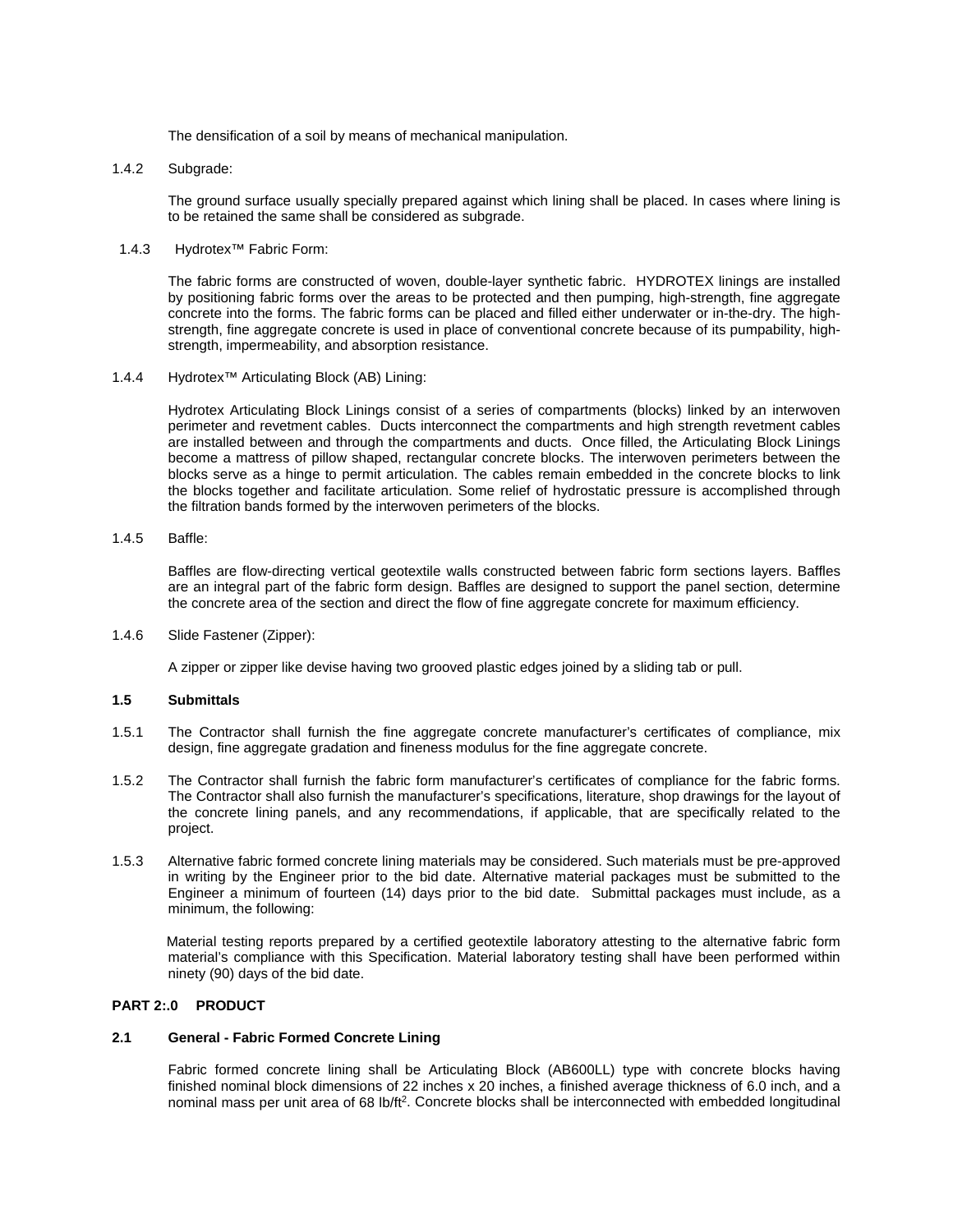revetment cables in such a manner as to provide longitudinal and lateral binding of the finished articulating block mattress. The shear resistance of the concrete lining shall be a minimum of 39 lb/ft<sup>2</sup>, as demonstrated by full scale flume testing.

# **2.2 Fabric Forms**

The fabric forms for casting the concrete lining(s) shall be as specified, HYDROTEX® Articulating Block (AB600LL) fabric forms as manufactured by:

# Synthetex, LLC; 5550 Triangle Parkway, Suite 220 Peachtree Corners, Georgia 30092 Tel: 800.253.0561 or 770.399.5051

E-Mail: info@synthetex.com

Distributed By: ASP Enterprises-STL: Phone: 800-869-9600, [www.aspent.com;](http://www.aspent.com/) ASP Enterprises-KC: Phone 800-519-2304; ASP Enterprises-Omaha: Phone: 877-678-8027

The fabric forms shall be composed of synthetic yarns formed into a woven fabric. Yarns used in the manufacture of the fabric shall be composed of polyester. Forms shall be woven with a minimum of 50% textured yarns (by weight). Partially-oriented (POY), draw-textured, and/or staple yarns shall not be used in the manufacture of the fabric. Each layer of fabric shall conform to the physical, mechanical and hydraulic requirements Mean Average Roll Values listed in Table 1.0. The fabric forms shall be free of defects or flaws which significantly affect their physical, mechanical, or hydraulic properties.

| <b>PROPERTY REQUIREMENTS - HYDROTEX FABRIC 1, 2</b><br>Table 1.0 |                                               |                          |                      |  |  |  |
|------------------------------------------------------------------|-----------------------------------------------|--------------------------|----------------------|--|--|--|
|                                                                  | <b>Test Method</b>                            | <b>Units</b>             | <b>MARV</b>          |  |  |  |
| <b>Physical Properties</b>                                       |                                               |                          |                      |  |  |  |
| <b>Composition of Yarns</b>                                      | ٠                                             | $\overline{\phantom{a}}$ | Polyester            |  |  |  |
| Mass Per Unit Area (double-layer)                                | <b>ASTM D 5261</b>                            | oz/yd <sup>2</sup>       | 13                   |  |  |  |
| Thickness (single-layer)                                         | <b>ASTM D 5199</b>                            | mils                     | 15                   |  |  |  |
| Mill Width (Woven)                                               |                                               | inch                     | 84                   |  |  |  |
| <b>Mechanical Properties</b>                                     |                                               |                          |                      |  |  |  |
| Wide-Width Strip Tensile Strength - MD   TD                      | <b>ASTM D 4595</b>                            | lbs/inch                 | 300   350            |  |  |  |
| Elongation at Break - MD   TD - Max.                             |                                               | $\%$                     | 15 15                |  |  |  |
| Trapezoidal Tear Strength - MD   TD                              | <b>ASTM D 4533</b>                            | lbs                      | 150   175            |  |  |  |
| <b>CBR Puncture Strength</b>                                     | <b>ASTM D 6241</b>                            | Ibs                      | 1250                 |  |  |  |
| Mullen Burst Strength                                            | ASTM D 3786 (Mod.)                            | psi                      | 500                  |  |  |  |
|                                                                  |                                               |                          |                      |  |  |  |
|                                                                  | <b>Test Method</b>                            | <b>Units</b>             | <b>MARV</b><br>Range |  |  |  |
| <b>Hydraulic Properties</b>                                      |                                               |                          |                      |  |  |  |
| Apparent Opening Size (AOS)                                      | <b>ASTM D 4751</b>                            | U.S. Standard Sieve      | $30 - 40$            |  |  |  |
| <b>Flow Rate</b>                                                 | <b>ASTM D 4491</b><br>gal/min/ft <sup>2</sup> |                          | $30 - 55$            |  |  |  |

Notes:

- 1. Conformance of fabric to specification property requirements shall be based on ASTM D 4759.
- 2. All numerical values represent minimum average roll values (i.e., average of test results from any sample roll in a lot shall meet or exceed the minimum values). Lots shall be sampled according to ASTM D 4354.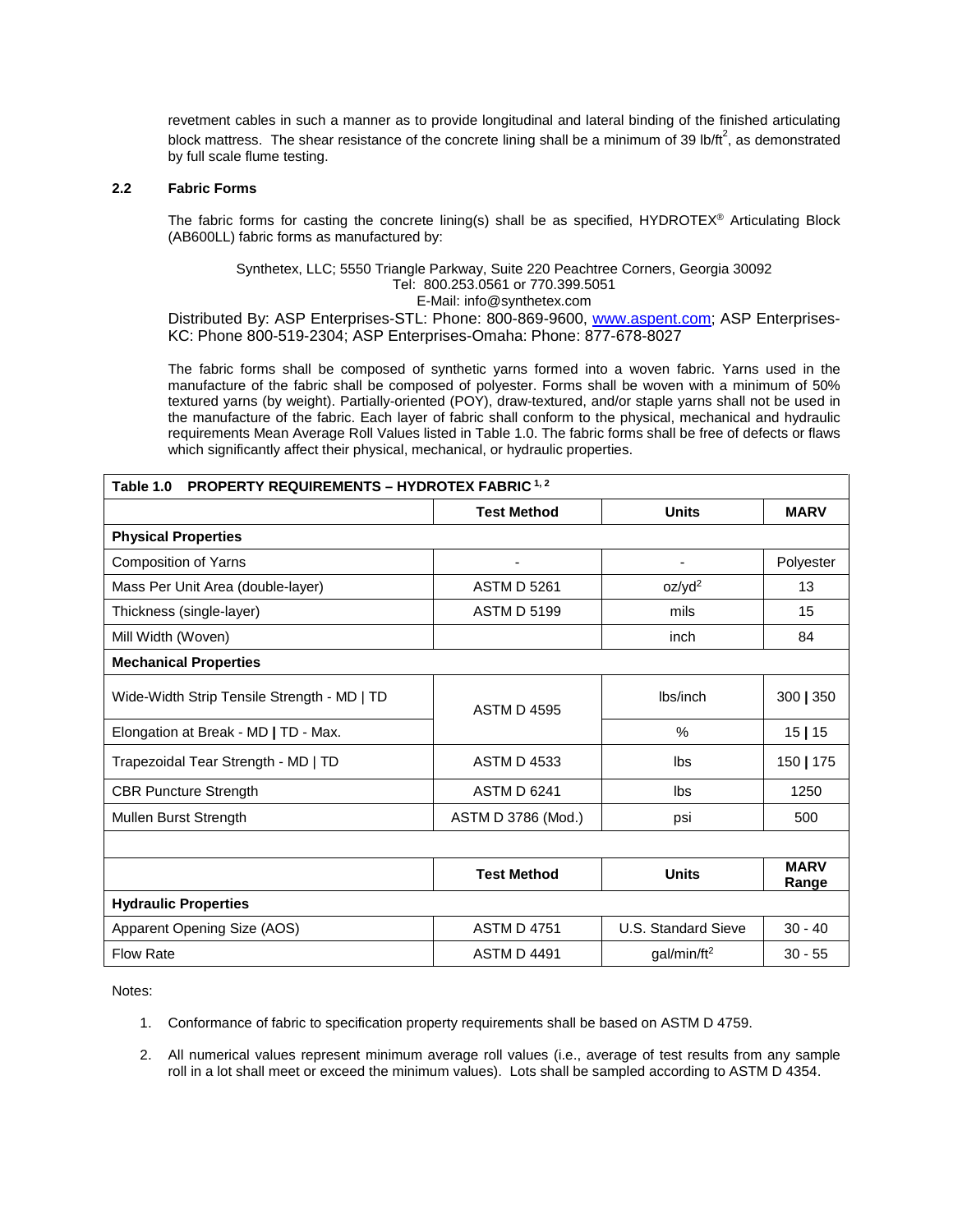- 2.2.1 Fabric forms shall be double-layer woven fabric joined together by narrow perimeters of interwoven fabric into a matrix of rectangular compartments. Cords shall connect the two layers of fabric at the center of each compartment. The cords shall be interwoven in two sets of four cords each, one set shall cross from the top layer to the bottom layer and the other from the bottom layer to the top layer. Each cord shall have a minimum breaking strength of 160 lbf when tested in accordance with ASTM D 2256. Fabric form compartments shall be offset in the lateral direction, to form a bonded concrete block pattern.
- 2.2.2 Fabric form compartments shall each have six ducts, two on each of the long sides and one on each of the short sides to allow passage of the fine aggregate concrete between adjacent compartments. The fine aggregate concrete filled, cross-sectional area of each duct shall be no more than 10 percent of the maximum filled cross-sectional area of the block lateral to the duct.
- 2.2.3 Revetment cables shall be installed in the longitudinal directions between the two layers of fabric. Two longitudinal cables, on approximately 12-inch centers, shall pass through each compartment in a manner which provides for the longitudinal and binding of the finished articulating block mattress. The cables shall enter and exit the compartments through opposing ducts.
- 2.2.4 Revetment cables shall be installed in the lateral direction between the two layers of fabric. One lateral cable shall pass through each compartment in a manner which provides for the lateral binding of the finished articulating block mattress. The lateral cables shall enter and exit the compartments through opposing ducts.
- *2.2.5* Revetment cables shall be Polyester Revetment Cables. Cables shall be constructed of high tenacity, low elongation, and continuous filament polyester fibers. Cable shall consist of a core constructed of parallel fibers contained within an outer jacket or cover. The weight of the parallel core shall be between 65% to 70% of the total weight of the cable. Longitudinal cables shall be nominally 0.34 inches in diameter and their rated breaking strength shall be not less than 7,200 lbs. and transverse cables shall be 0.25 inches in diameter and their rated breaking strength shall be not less than 3,700 lbs., or as specified by the Engineer.

*Paragraph 2.2.3 is a standard guideline for the selection of revetment cables. The Engineer should consult with the Synthetex's engineering department for site specific revetment cable selections. Alternate cable strengths and constructions are available.*

- 2.2.6 Mill widths of fabric shall be a minimum of 84 inches. Each selvage edge of the top and bottom layers of fabric shall be reinforced for a width of not less than 1.35 inches by adding a minimum of 6 warp yarns to each selvage construction. Mill width rolls shall be cut to the length required, and the double-layer fabric separately joined, bottom layer to bottom layer and top layer to top layer, by means of sewing thread, to form multiple mill width panels with sewn seams on not less than 80-inch centers.
- 2.2.7 Fabric form panels shall be factory-sewn, by jointing together the layers of fabric, top layer to top layer and bottom layer to bottom layer, into predetermined custom sized panels. Sewn seams shall be downward facing as shown on the Contract Drawings. All sewn seams and zipper attachments shall be made using a double line of U.S. Federal Standard Type 401 stitch. All seams sewn shall be not less than 100 lbf/inch when tested in accordance with ASTM D 4884. Both lines of stitches shall be sewn simultaneously and be parallel to each other, spaced between 0.25 inches to 0.75 inches apart. Each row of stitching shall consist of 4 to 7 stitches per inch. Thread used for seaming shall be polyester.
- 2.2.8 Baffles shall be installed at predetermined mill width intervals to regulate the distance of lateral flow of fine aggregate concrete. The baffles shall be designed to maintain a full concrete lining thickness along the full length of the baffle. The baffle material shall be nonwoven filter fabric. The grab tensile strength of the filter fabric shall be not less than 180 lbf/inch when tested in accordance with ASTM D 4632.
- 2.2.9 The fabric forms shall be kept dry and wrapped such that they are protected from the elements during shipping and storage. If stored outdoors, they shall be elevated and protected with a waterproof cover that is opaque to ultraviolet light. The fabric forms shall be labeled as per ASTM D 4873.
- 2.2.10 The Contractor shall submit a manufacturer's certificate that the supplied fabric forms meet the criteria of these Specifications, as measured in full accordance with the test methods and standards referenced herein. The certificates shall include the following information about each fabric form delivered: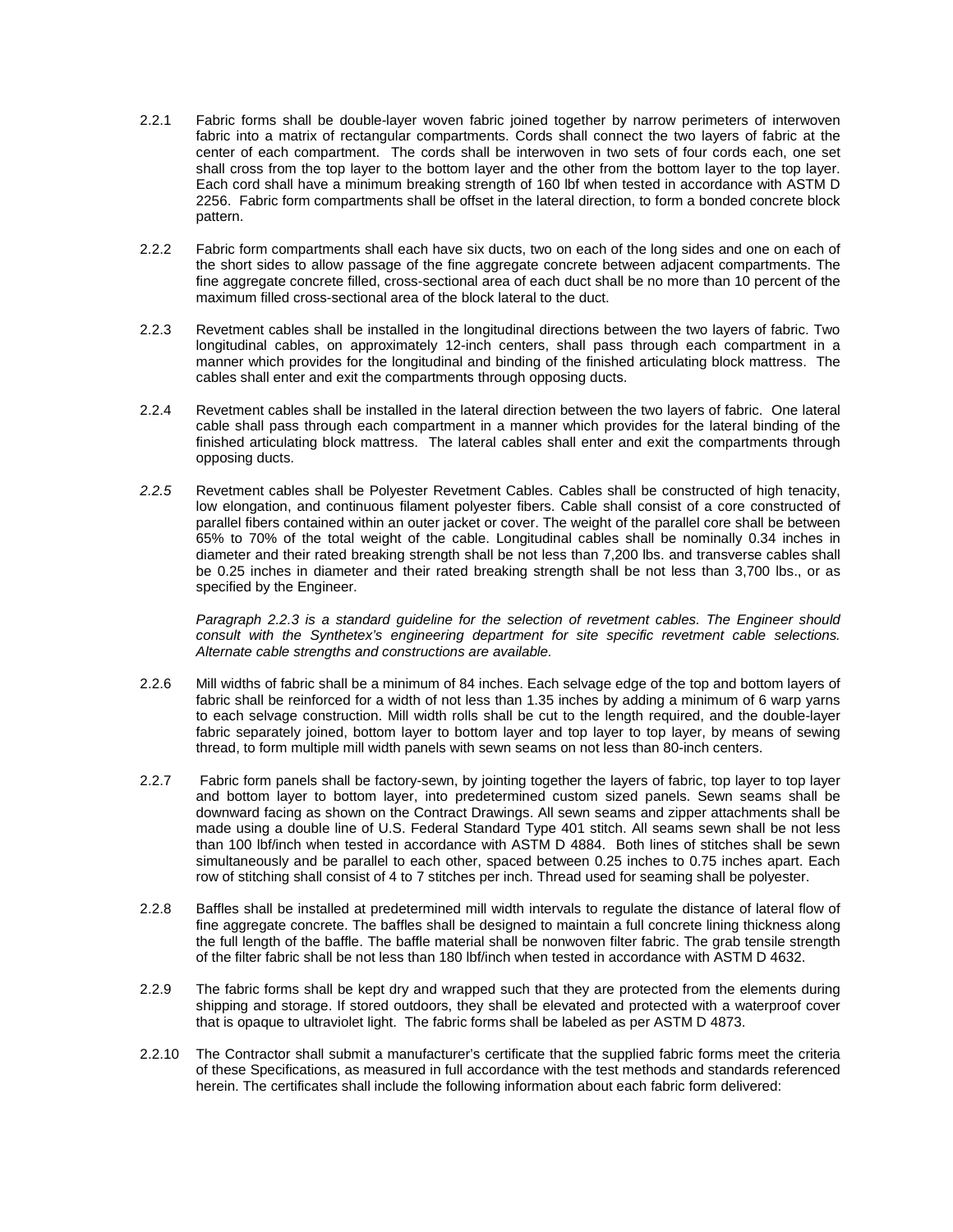Manufacturer's name and current address; Full product name; Style and product code number; Form number(s); Composition of yarns; and Manufacturer's certification statement.

#### **2.3 Fine Aggregate Concrete**

Fine aggregate concrete consists of a mixture of Portland cement, fine aggregate (sand) and water, so proportioned and mixed as to provide a pumpable fine aggregate concrete.

The water/cement ratio of the fine aggregate concrete shall be determined by the ready-mix manufacturer, but generally should be on the order of 0.65 to 0.70. The pumping of fine aggregate concrete into the fabric forms causes a reduction in the water content by filtering excess mixing water through the permeable fabric. The reduction of mixing water substantially improves the water/cement ratio of the in-place fine aggregate concrete thereby increasing its strength and durability. The sand/cement ratio should be determined by the ready-mix manufacturer and should be on the order of 2.4:1.

The consistency of the fine aggregate concrete delivered to the concrete pump should be proportioned and mixed as to have a flow time of 9-15 seconds when passed through the ¾-inch [19 mm] orifice of the standard flow cone that is described in ASTM C6449-99. Additional Pozzolan and/or admixtures may be used with the approval of the Engineer-in-charge. The water/cement ratio varies with the exact granulometry of the fine aggregate (sand) and should be determined by the ready-mix manufacturer using the above referenced flow cone.

The Contractor should demonstrate the suitability by placing the proposed fine aggregate concrete mix into concrete grout prisms per ASTM C1019.. The mix should exhibit a minimum compressive strength of 2500 psi at 28 days, when made and tested in accordance ASTM C1019. As a result of the following, the actual compressive strength inside the fabric forms will be higher than the sampling and testing.

With a typical loss of approximately 15% of the total mixing water, 27  $ft<sup>3</sup>$  of pumpable fine aggregate concrete will reduce to approximately 25  $ft<sup>3</sup>$  of hardened concrete. The mixing water reduction will also result in an increase of approximately 8% in the sand and cement per cubic foot of concrete. The range of fine aggregate concrete mix proportions provided in Table 2.0 has been developed under a variety of field conditions.

|          | <b>Table 2.0 Typical Range of Mix Proportions</b> |                                                    |
|----------|---------------------------------------------------|----------------------------------------------------|
| Material | Mix Proportions lb/yd <sup>3</sup>                | After Placement Mix Proportions Ib/yd <sup>3</sup> |
| Cement   | 750-850                                           | 805-915                                            |
| Sand     | 2120-2030                                         | 2290-2190                                          |
| Water    | 540-555                                           | 460-470                                            |
| Air      | As Required                                       | As Required                                        |

# 2.3.1 Components

#### 2.3.1.1 Portland Cement

Portland cement should conform to ASTM C 150/150M, Type I, II or V. Pozzolan grade fly ash may be substituted for up to 35% of the cement as an aid to pumpability. (The pumpability of fine aggregate concrete mixes containing course sand is improved by the addition of fly ash.) Pozzolan, if used, should conform to ASTM C 618, Class C, F or N.

#### 2.3.1.2 Fine Aggregate (sand)

Fine aggregate should consist of suitable clean, hard, strong and durable natural or manufactured sand. It should not contain dust, lumps, soft or flaky materials, mica or other deleterious materials in such quantities as to reduce the strength and durability of the concrete, or to attack any embedded steel, neoprene, rubber,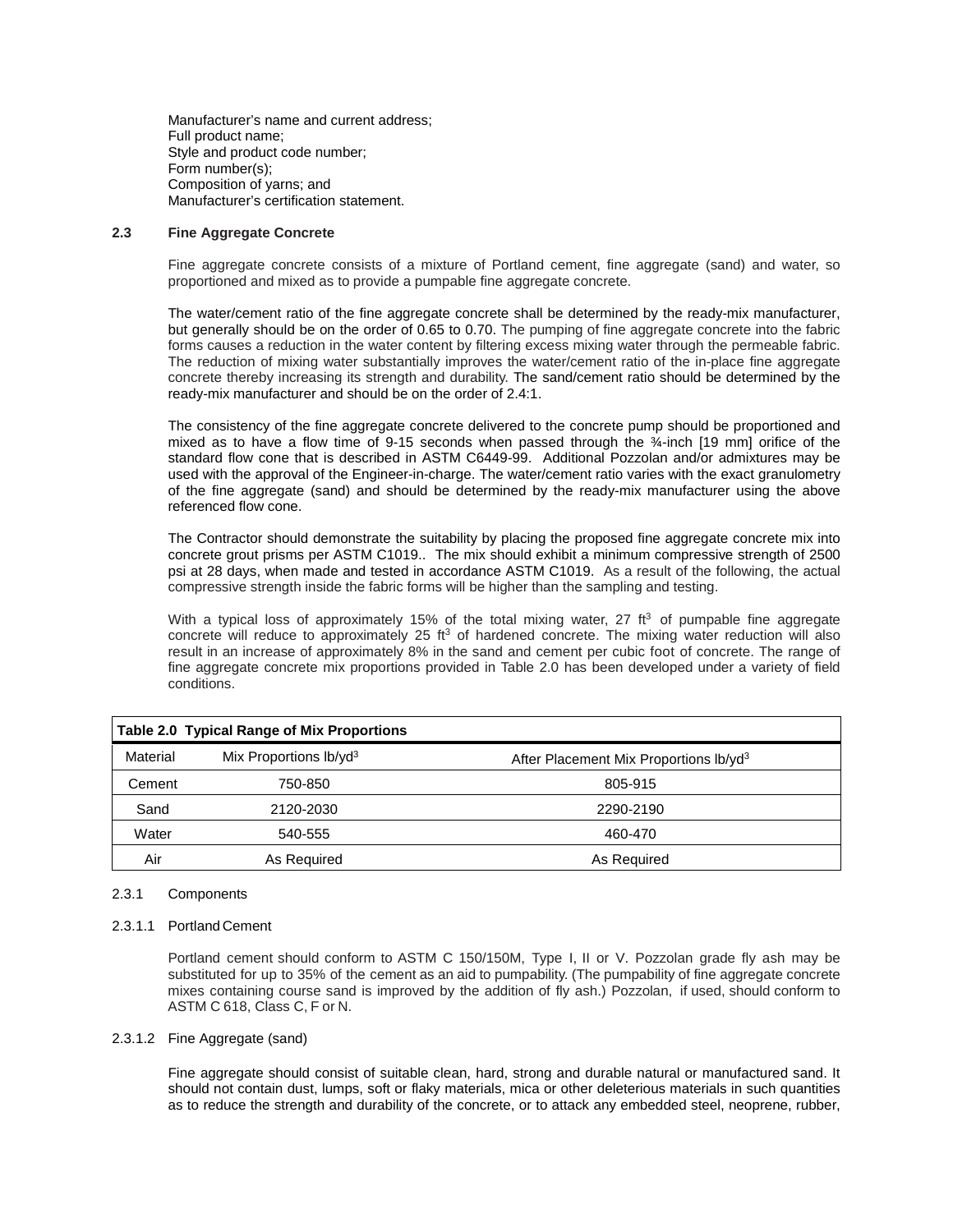plastic, etc. Motorized sand washing machines should be used to remove impurities from the fine aggregate. Fine aggregate having positive alkali-silica reaction should not be used. All fine aggregates should conform to ASTM C33/C33M-13. The fine aggregate should not have more than 45% passing any sieve and retained on the next consecutive sieve of those shown in Table 3.0. The fineness modulus of fine aggregate should neither be less than 2.3 nor greater than 3.1. Fine aggregate with grading near the minimum for passing the No. 50 and No. 100 sometimes have difficulties with workability or pumping. The additions of entrained air, additional cement, or the addition of an approved mineral admixture to supply the deficient fines, are methods used to alleviate such difficulties.

ASTM C33/C33M-13 defines the requirements for grading and quality of fine aggregate for use in fine aggregate concrete and is for use by a contractor as part of the purchase document describing the material to be furnished.

| Table 3.0 Grading Requirement for Fine Aggregate |                                     |  |  |  |
|--------------------------------------------------|-------------------------------------|--|--|--|
| Sieve                                            | Percent by Weight Passing the Sieve |  |  |  |
| 9.5-mm (3/8-in.)                                 | 100                                 |  |  |  |
| 4.75-mm (No. 4)                                  | 95 to 100                           |  |  |  |
| a2.36-mm (No. 8)                                 | 80 to 100                           |  |  |  |
| 1.18-mm (No. 16)                                 | 50 to 85                            |  |  |  |
| 600-µm (No. 30)                                  | 25 to 60                            |  |  |  |
| 300-µm (No. 50)                                  | 5 to 30                             |  |  |  |
| 150-µm (No. 100)                                 | 0 to 10                             |  |  |  |
| 75-um (No. 200)                                  | $0$ to $3$                          |  |  |  |

Fine aggregate failing to meet these grading requirements can be utilized provided that the supplier can demonstrate to the specifier that fine aggregate concrete of the class specified, made with fine aggregate under consideration, will have relevant properties at least equal to those of fine aggregate concrete made with same ingredients, with the exception that the referenced fine aggregate will be selected from a source having an acceptable performance record in similar fine aggregate construction.

#### 2.3.1.3 Water

Water used for mixing and curing should be clean and free from injurious amounts of oils, acids, alkalis, salts, sugar, organic materials or other substances that may be deleterious to concrete.

Potable water is permitted to be used as mixing water in fine aggregate concrete without testing for conformance with the requirements of ASTM C1602/C1602M-12.

ASTM C1602/C1602M-12 covers the compositional and performance requirements for water used as mixing water in hydraulic cement fine aggregate concrete. It defines sources of water and provides requirements and testing frequencies for qualified individual or combined water sources.

# 2.3.2 Plasticizing and Air Entraining Admixtures

Grout fluidifier, water reducing or set time controlling agents may be used as recommended by their manufacturers to improve the pumpability and set time of the fine aggregate concrete.

Any air entraining agent or any other admixture may be used, as approved, by the Engineer-in-charge to increase workability, to make concrete impervious and more durable. Air entraining admixture should conform to ASTM C494/C494M and ASTM C260/C260M, respectively. Mixes designed with 5% to 8% air content will improve the pumpability of the fine aggregate concrete, freeze-thaw and sulfate resistance of the hardened concrete.

#### **2.4 Ready-Mixed Concrete**

The basis of standard specifications for ready-mixed concrete should be ASTM C94/C94M-13a.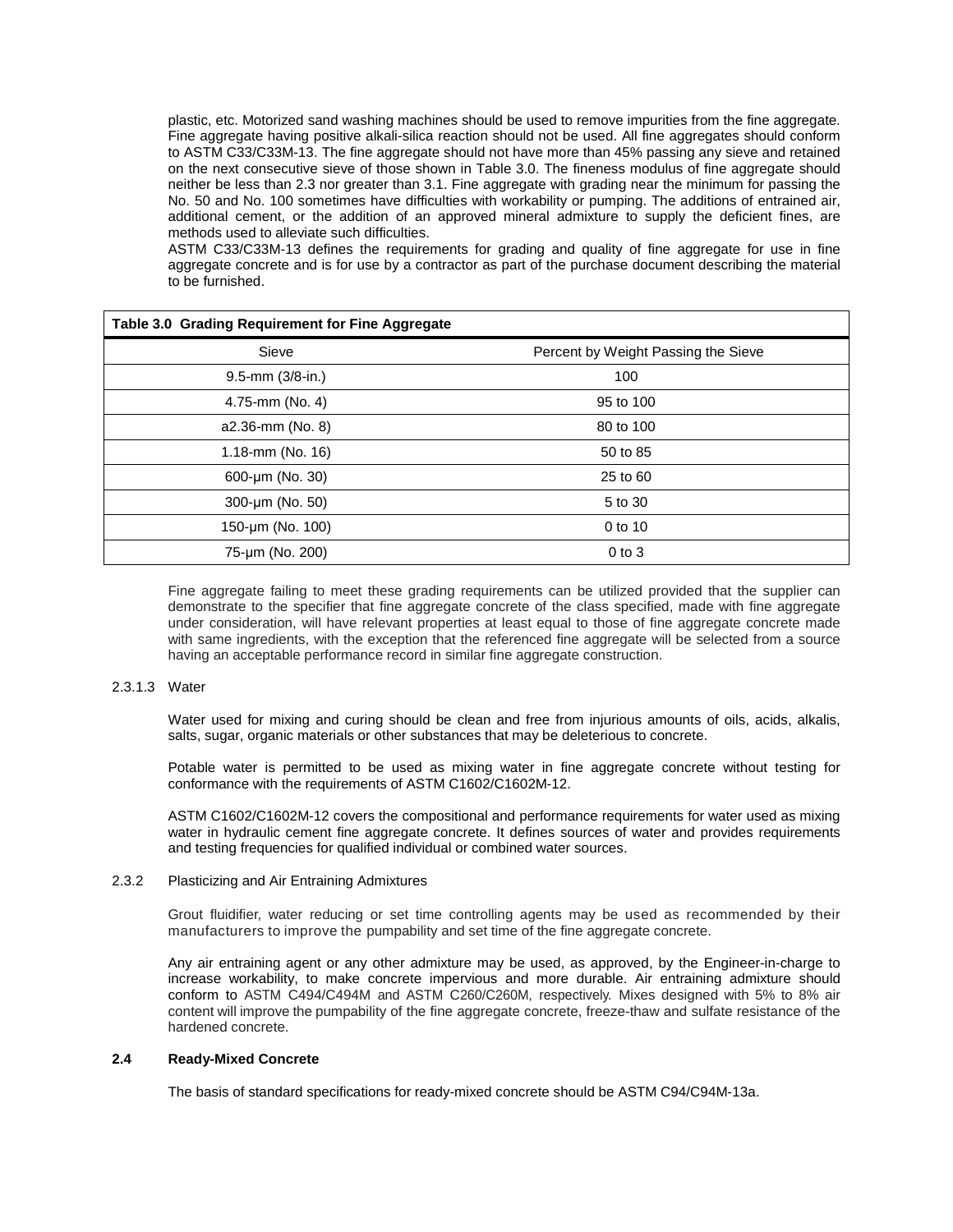#### 2.4.1 Ordering

The contractor should require the manufacturer to assume full responsibility for the selection of the proportions for the concrete mixture, the contractor should also specify the following:

- 1. Requirements for compressive strength as determined on samples taken from the transportation unit at the point of discharge. Unless otherwise specified the age at test should be 28 days.
- 2. That the manufacturer, prior to the actual delivery of the fine aggregate concrete, furnish a statement to the contractor, giving the dry mass of cement and saturated surface-dry-mass of fine aggregate and quantities, type, and name of admixtures (if any) and the water per cubic yard or cubic metre of fine aggregate concrete that will be used in the manufacture. The manufacturer should also furnish evidence satisfactory to the contractor that the materials to be used and proportions selected will produce fine aggregate concrete of the quality specified.

#### 2.4.2 Mixing and Delivery

Ready-mixed fine aggregate concrete should be mixed and delivered to the point of discharge by means of one of the following combinations of operation:

*Central-Mixed Concrete* is mixed completely in a stationary mixer and transported to the point of delivery in a truck agitator, or a truck mixer operating at agitating speed, or in non-agitating equipment meeting the requirements of Section 13 of ASTM C94/C94M-13a. The acceptable mixing time for mixers having capacity of 1  $yd^3$  or less is one (1) minuet. For mixers of greater capacity, this minimum should be increased 15 seconds for each cubic yard [cubic metre] of fraction thereof of additional capacity.

Shrink-Mixed Concrete—Concrete that is first partially mixed in a stationary mixer, and then completely in a truck mixer, should conform to the following: The time for the partial mixing should be the minimum required to intermingle the ingredients. After transfer to a truck mixer the amount of mixing at the designated mixing speed will be that necessary to meet the requirements for uniformity of concrete.

Truck-Mixed Concrete—Concrete that is completely mixed in a truck mixer, 70 to 100 revolutions at the mixing speed designated by the manufacturer to produce the uniformity of concrete.

No water from the truck water system should or elsewhere should be added after the initial introduction of mixing water for the batch except when on arrival to the project site the flow rate of the fine aggregate concrete is less than 9 seconds. If the flow rate is less than 9 seconds obtain the desired flow rate within 9 to 15 seconds with a one-time addition of water. A one-time addition of water is not prohibited from being several distinct additions of water provided that no fine aggregate concrete has been discharged except for flow testing. All water additions should be completed within 15 minutes from the start of the first water addition. Such addition should be injected into the mixer under such pressure and direction of flow to allow for proper distribution within the mixer. The drum should be turned an additional 30 revolutions, or more if necessary, at mixing speed to ensure that a homogenous mixture is attained. Water should not be added to the batch at any later time.

Discharge of fine aggregate concrete should be completed within 1 1/2 hours after the introduction of mixing water to the cement and fine aggregate. This limitation may be waived by the contractor if concrete is of such flow after 1 1/2 hours time has been reached that it can be placed, without the addition of water to the batch. In hot weather, or under conditions contributing to rapid stiffening of the fine aggregate concrete, a time less than 1 1/2 hours is permitted to be specified by the contractor. *Depending on the project requirements the technology is available to the manufacture to alter fresh fine aggregate properties (such as setting time or flow.) On some projects the manufacturer may request changes to certain fresh fine aggregate concrete properties due to the distance or projected transportation time between the batch plant and the point of delivery.*

Fine aggregate concrete delivered in cold weather should have the minimum temperature indicated in Table 4.0. The maximum temperature of fine aggregate concrete produced with heated aggregate, heated water, or both, should at no time during its production or transportation exceed 90 °F.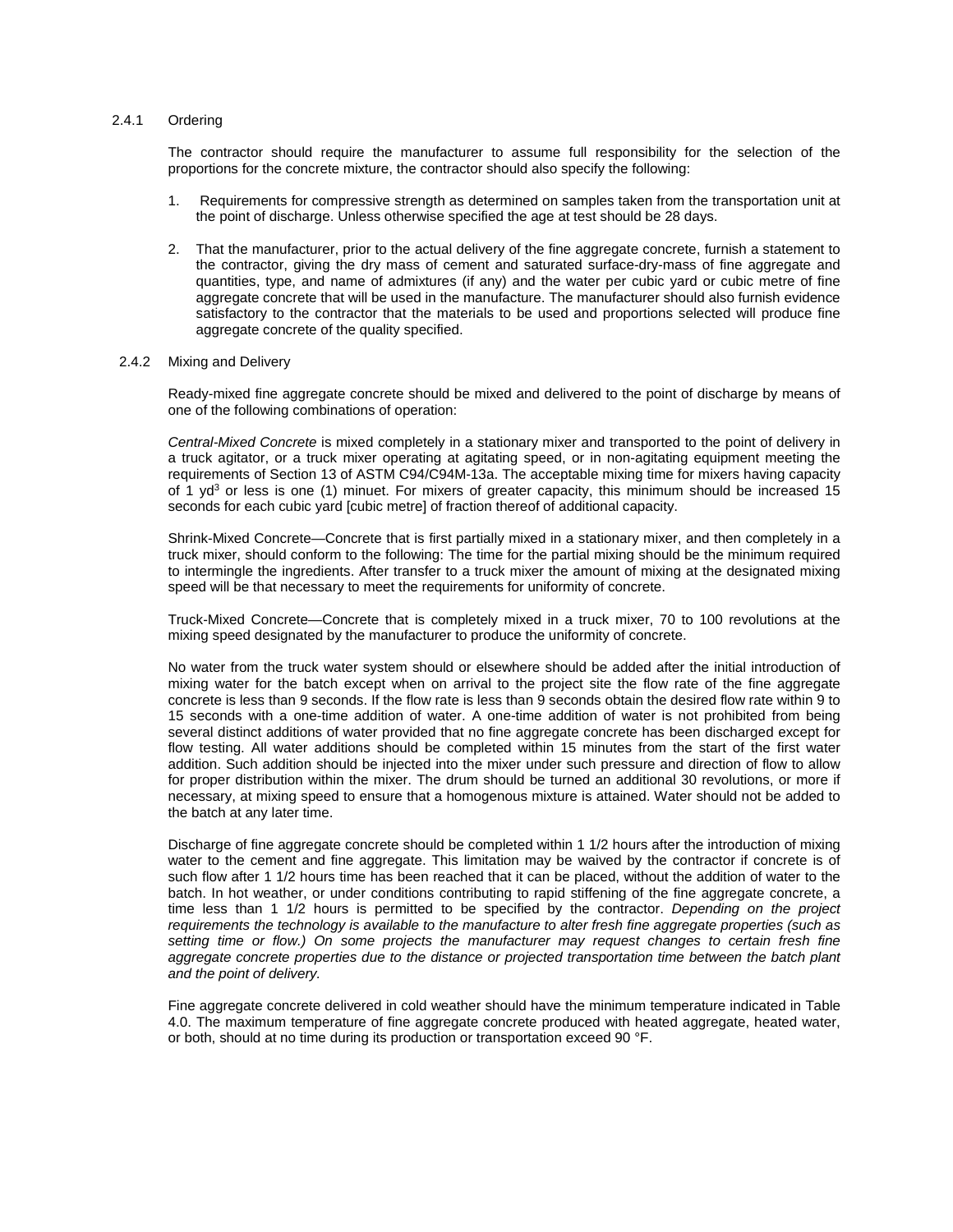| Table 4.0 Minimum Fine Aggregate Temperature as Placed |                      |  |  |  |  |
|--------------------------------------------------------|----------------------|--|--|--|--|
| Section Size, inch                                     | Temperature, min, °F |  |  |  |  |
| < 12                                                   | 55                   |  |  |  |  |
| $12 - 36$                                              | 50                   |  |  |  |  |

# 2.4.3 Sampling for Uniformity

The fine aggregate concrete should be discharged at the normal operating rate for the mixer being tested, with care being exercised not to obstruct or retard the discharge by an incompletely opened gate or seal. As the mixer is being emptied, individual samples should be

# **2.4 Geotextile Filter Fabrics**

- 2.4.1 The geotextile filter fabrics shall be composed of synthetic fibers or yarns formed into a nonwoven or woven fabric. Fibers and yarns used in the manufacture of filter fabrics shall be composed of at least 85% by weight of polypropylene, polyester or polyethylene. They shall be formed into a network such that the filaments or yarns retain dimensional stability relative to each other, including selvages. The geotextile shall be free of defects or flaws which significantly affect its mechanical or hydraulic properties.
- 2.4.2 The geotextile filter fabric must be permitted to function properly by allowing relief of hydrostatic pressure; therefore fine soil particles shall not be allowed to clog the geotextile. The geotextile filter fabric shall be as specified elsewhere in the Contract Specifications. Final acceptance of the geotextile filter fabric by the Engineer shall be based on project specific soil information, provided by the Contractor/Owner. The geotextile filter shall meet the minimum physical requirements listed in Table 5.
- 2.4.3 The geotextile filter fabric shall be kept dry and wrapped such that they are protected from the elements during shipping and storage. If stored outdoors, they shall be elevated and protected with a waterproof cover that is opaque to ultraviolet light. The fabric forms shall be labeled as per ASTM D 4873.

| Table 5.0<br><b>PROPERTY REQUIREMENTS - FILTER FABRIC</b> |                    |                         |                                                                 |  |  |
|-----------------------------------------------------------|--------------------|-------------------------|-----------------------------------------------------------------|--|--|
|                                                           | <b>Test Method</b> | <b>Units</b>            | <b>Minimum Value</b>                                            |  |  |
| <b>Mechanical Properties</b>                              |                    |                         |                                                                 |  |  |
| <b>Grab Tensile Strength</b>                              | <b>ASTM D 4632</b> | lbf                     | 180 (in any principal direction)                                |  |  |
| <b>Elongation at Break</b>                                | <b>ASTM D 4632</b> | $\%$                    | 50 max. (in any principal direction)                            |  |  |
| <b>Trapezoidal Tear Strength</b>                          | <b>ASTM D 4533</b> | Ibf                     | 75 (in any principal direction)                                 |  |  |
| <b>Puncture Strength</b>                                  | <b>ASTM D 4833</b> | lbs                     | 105 (in any principal direction)                                |  |  |
| <b>CBR Puncture Strength</b>                              | ASTM D 6241        | lbs                     | 475 (in any principal direction)                                |  |  |
| <b>Hydraulic Properties</b>                               |                    |                         |                                                                 |  |  |
| Apparent Opening Size (AOS)                               | <b>ASTM D 4751</b> | US Sieve                | As Specified Elsewhere in the Contract<br><b>Specifications</b> |  |  |
| Permittivity                                              | <b>ASTM D 4491</b> | $sec-1$                 | As Specified Elsewhere in the Contract<br>Specifications        |  |  |
| <b>Flow Rate</b>                                          | <b>ASTM D 4491</b> | qal/min/ft <sup>2</sup> | As Specified Elsewhere in the Contract<br><b>Specifications</b> |  |  |

Notes:

- 1. Conformance of fabric to specification property requirements shall be based on ASTM D 4759.
- 2. All numerical values represent minimum average roll values (i.e., average of test results from any sample roll in a lot shall meet or exceed the minimum values). Lots shall be sampled according to ASTM D 4354.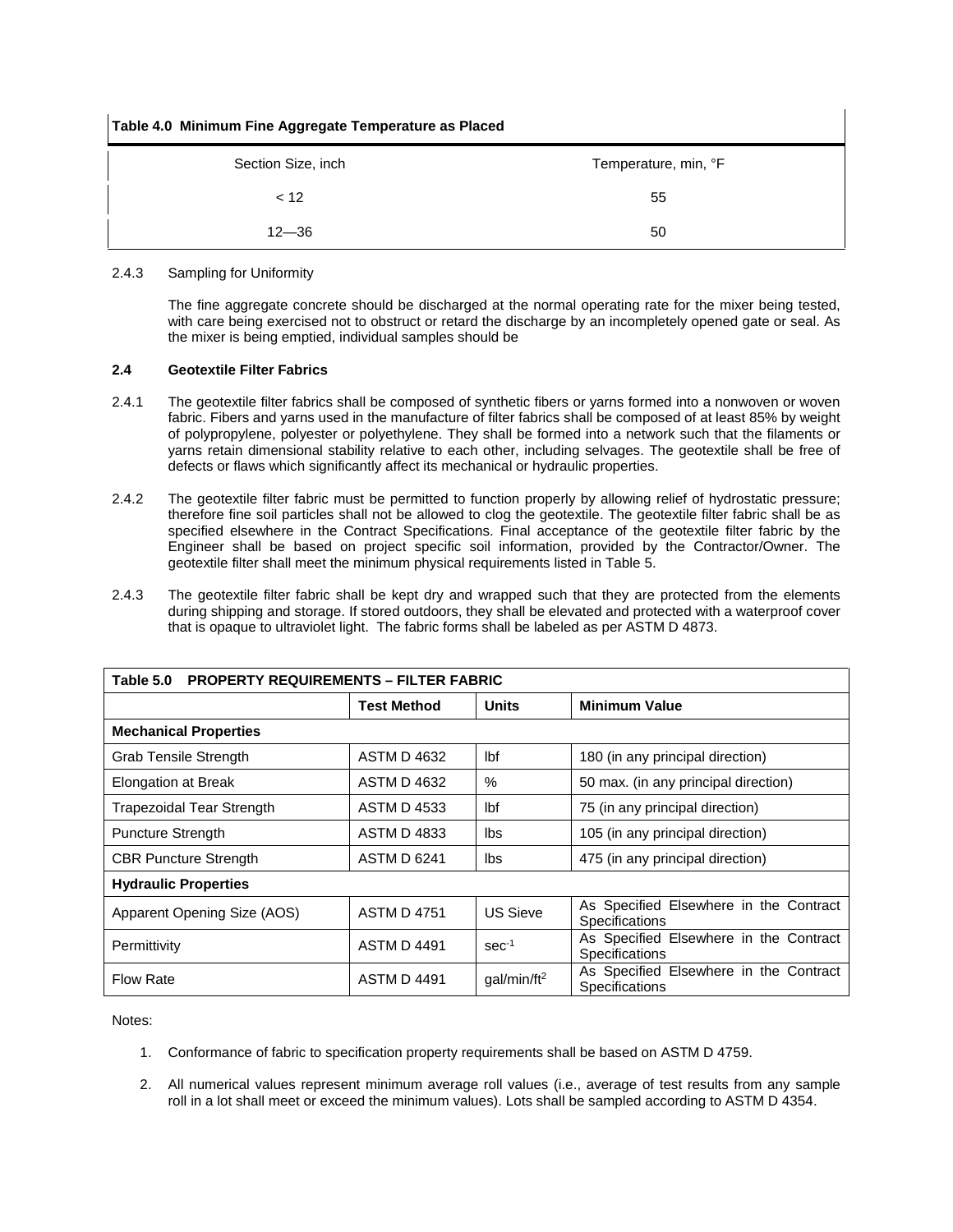# **PART 3.0: DESIGN REQUIREMENTS**

# **3.1 Certification (Open Channel Flow)**

- 3.1.1 Fabric formed concrete lining will only be accepted when accompanied by documented full-scale hydraulic flume performance characteristics that are derived from tests under controlled flow conditions. Test guidelines shall conform to testing protocol as documented in "Hydraulic Stability of Fabric Formed Concrete Lining and Mat Systems During Overtopping Flow."
- 3.1.2 The average thickness, mass per unit area and hydraulic resistance of each concrete lining shall withstand the hydraulic loadings for the design discharges along the structure(s). The stability analysis for each concrete lining shall be accomplished using a factor-of-safety methodology. A minimum factor of safety of 1.3 shall be required or higher as determined by lock conditions or critical structures.

#### **3.2 Performance (Open Channel Flow)**

3.2.1 The Contractor shall provide to the Engineer calculations and design details, provided by the manufacturer or a professional engineer, attesting to the suitability of each fabric formed concrete lining for the purpose contemplated. Each concrete lining shall be accepted only when accompanied by the documented hydraulic performance characteristics derived from full-scale flume tests performed under controlled flow conditions.

# **PART 4.0: CONSTRUCTION AND INSTALLATION REQUIREMENTS**

#### **4.1 Site Preparation - Grading**

- 4.1.1 Areas on which fabric forms are to be placed shall be constructed to the lines, grades, contours, and dimensions shown on the Contract Drawings. The areas shall be graded and uniformly compacted to a smooth plane surface with an allowable tolerance of plus or minus 0.2 feet from bottom grade, as long as ponding does not occur, and plus or minus 0.2 foot from a side slope grade as long as humps or pockets are removed.
- 4.1.2 The areas shall be free of organic material and obstructions such as roots and projecting stones and grade stakes shall be removed. Where required by the Contract Specifications, soft and otherwise unsuitable subgrade soils shall be identified, excavated and replaced with select materials in accordance with the Contract Specifications. Where areas are below the allowable grades, they shall be brought to grade by placing compacted layers of select material. The thickness of layers and the amount of compaction shall be as specified by the Engineer.
- 4.1.3 Excavation and preparation of aprons as well as anchor, terminal or toe trenches shall be done in accordance with the lines, grades, contours, and dimensions shown on the Contract Drawings.
- 4.1.4 The terminal edges of the fabric form lining should be keyed into the subgrade to the lines, grades, and dimensions shown on the Contract Drawings.

### **4.2 Inspection**

Immediately prior to placing the fabric forms, the prepared area shall be inspected by the Engineer, and no forms shall be placed thereon until the area has been approved.

# **4.3 Geotextile Filter Fabric Placement**

- 4.3.1 The geotextile filter fabric shall be placed directly on the prepared area, in intimate contact with the subgrade, and free of folds or wrinkles. The geotextile filter fabric shall be placed so that the upstream roll of fabric overlaps the downstream roll. The longitudinal and transverse joints will be overlapped at least two (2) feet. The geotextile will extend at least one (1) foot beyond the top and bottom concrete lining termination points, or as required by the Engineer.
- 4.3.2 A geotextile filter fabric, as specified elsewhere, shall be placed on the graded surface approved by the Engineer.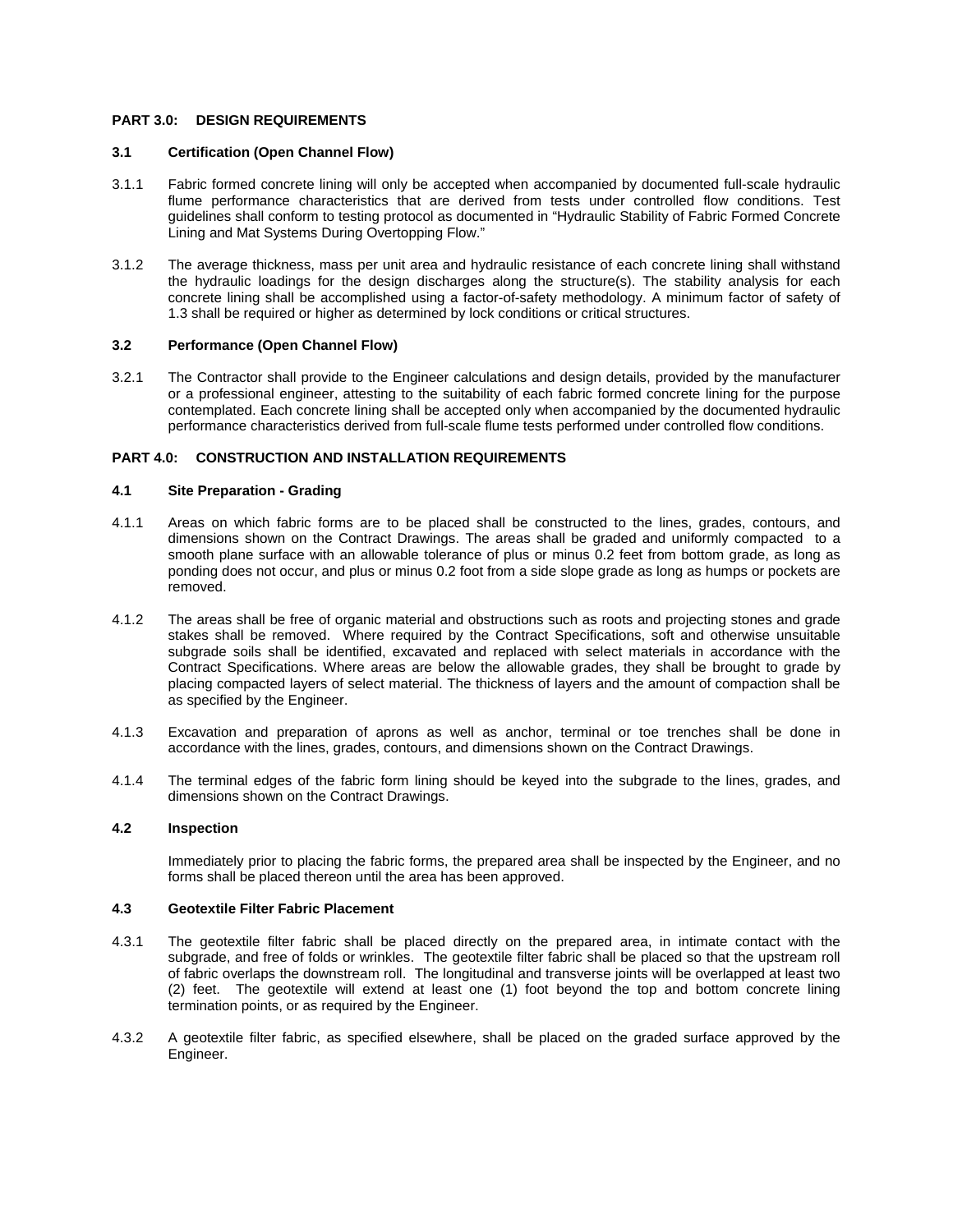## **4.4 Fabric Form Placement**

- 4.4.1 Factory assembled fabric form panels shall be placed over the geotextile filter fabric and within the limits shown on the Contract Drawings. Perimeter termination of the fabric forms shall be accomplished through the use of anchor, flank and toe trenches, as shown on the Contract Drawings. When placing panels an allowance for approximately 10% contraction of the form in each direction which will occur as a result of fine aggregate concrete filling. The contractor shall gather and fold the additional slope direction fabric form in the anchor trench to be secured in such a manners as to be gradually released as fabric forms contract during filling. The contractor shall gather the additional transverse direction fabric form at each baffle for self release during filling.
- 4.4.2 Adjacent fabric form panels shall be joined in the field by means of sewing or zippering closures. Adjacent panels shall be joined top layers to top layer and bottom layer to bottom. All field seams shall be made using two lines of U.S. Federal Standard Type 101 stitches. All sewn seams shall be downward facing.
- 4.4.3 When conventional joining of fabric forms is impractical or where called for on the Contract Drawings, adjacent forms may be overlapped a minimum of 3 ft to form a lap joint, pending approval by the Engineer. Based on the predominant flow direction, the upstream form shall overlap the downstream form. In no case shall simple butt joints between forms be permitted. Simple butt joints between panels shall not be allowed.
- 4.4.4 Expansion joints shall be provided as shown on the Contract Drawings, or as specified by the Engineer.
- 4.4.5 Immediately prior to filling with fine aggregate concrete, the assembled fabric forms shall be inspected by the Engineer, and no fine aggregate concrete shall be pumped therein until the fabric seams have been approved. At no time shall the unfilled fabric forms be exposed to ultraviolet light (including direct sunlight) for a period exceeding five (5) days.

# 4.5 **Fine Aggregate Concrete Placement**

4.5.1 Following the placement of the fabric forms over the geotextile filter fabric, fine aggregate concrete shall be pumped between the top and bottom layers of the fabric form through small slits to be cut in the top layer of the fabric form or manufacturer supplied valves. The slits shall be of the minimum length to allow proper insertion of a filling pipe inserted at the end of a 2-inch I.D. concrete pump hose. Fine aggregate concrete shall be pumped between the top and bottom layers of fabric, filling the forms to the recommended thickness and configuration.

Holes in the fabric forms left by the removal of the filling pipe shall be temporarily closed by inserting a piece of fabric. The fabric shall be removed when the concrete is no longer fluid and the concrete surface at the hole shall be cleaned and smoothed by hand.

- 4.5.2 Fine aggregate concrete coverage for AB400L shall net 75 ft $\frac{2}{9}$  (See section 2.3).
- 4.5.3 Fine aggregate concrete shall be pumped in such a manner that excessive pressure on the fabric forms is avoided. Consultation with the fabric form manufacturer with regard to the selection of grout/concrete pumps is recommended.
- 4.5.4 Cold joints shall be avoided. A cold joint is defined as one in which the pumping of the fine aggregate concrete into a given section of form is discontinued or interrupted for an interval of forty-five (45) or more minutes.
- 4.5.5 The sequence of fine aggregate concrete shall be such as to ensure complete filling of the fabric formed concrete lining to the thickness specified by the Engineer. The flow of the fine aggregate concrete shall first be directed into the lower edge of the fabric form and working back up the slope, followed by redirecting the flow into the anchor trench.
- 4.5.6 Prior to removing the filling pipe from the current concrete lining section and proceeding to the fine aggregate concrete filling of the adjacent lining section, the thickness of the current lining section shall be measured by inserting a length of stiff wire through the lining at several locations from the crest to the toe of the slope. The average of all thickness measurements shall be not less than the specified average thickness of the concrete lining. Should the measurements not meet the specified average thickness, pumping shall continue until the specified average thickness has been attained.